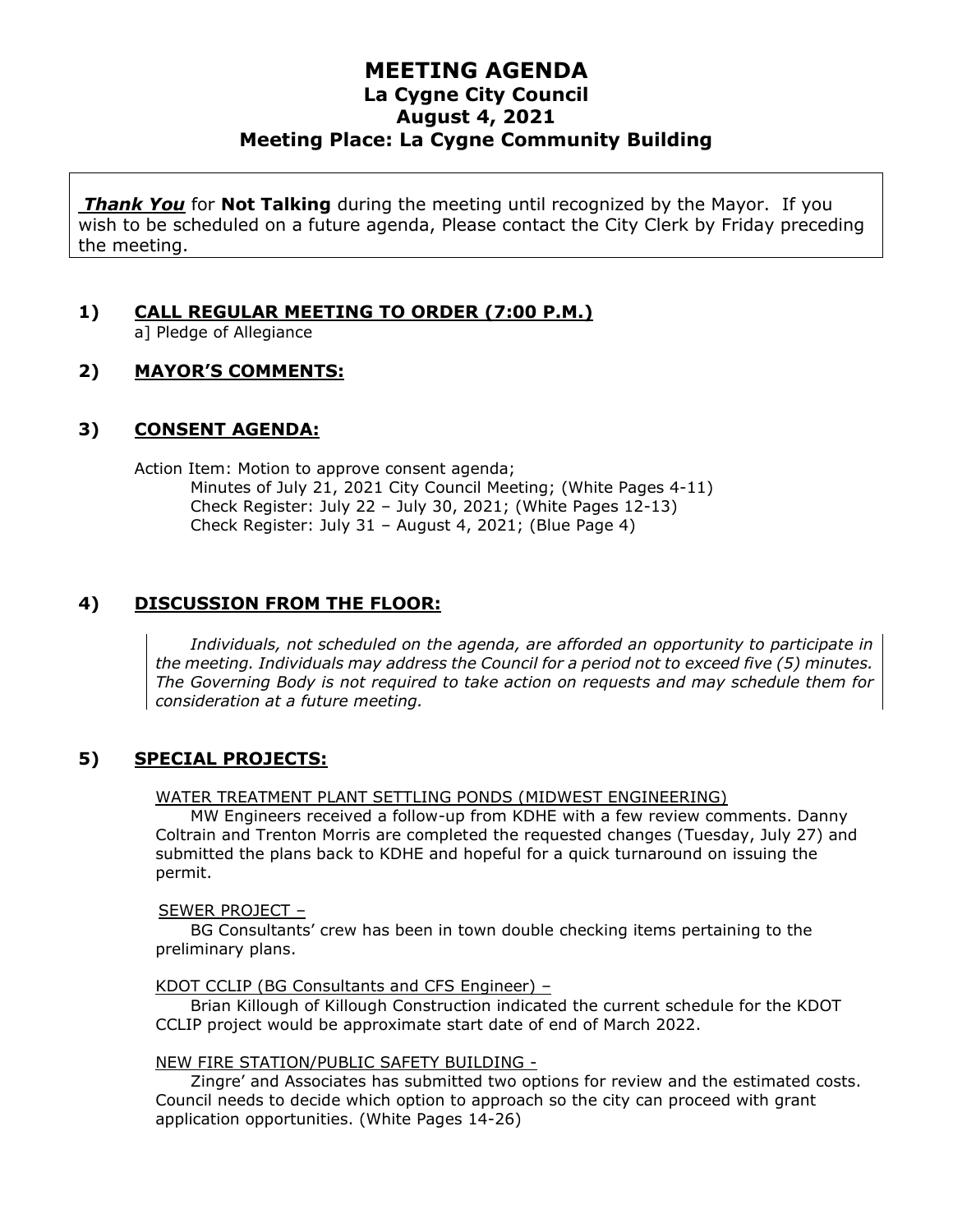# **MEETING AGENDA La Cygne City Council August 4, 2021 Meeting Place: La Cygne Community Building**

### **6) REPORTS OF CITY OFFICERS:**

- $\checkmark$  City Attorney Burton Harding -
- $\checkmark$  Police Chief & Codes Officer Tina Fenoughty (Blue Page 5)
- $\checkmark$  Codes Officer Allison Fox
- $\checkmark$  Public Works Department Dan Nasalroad (Blue Page 6)
- $\checkmark$  Fire Chief Dan Nasalroad
- $\checkmark$  City Clerk Jodi Wade (Blue Page 7)

### **7) REPORTS OF COUNCIL COMMITTEES:**

- a] Water & Gas---------------------------------------Danny Curtis ------- Keith Stoker
- b] Street ---------------------------------------------James Thies ------- Jerome Mitzner
	- $\checkmark$  (Postponed until Fall 2021) RFP for Stormwater Master Planning.
	- ✓ (In Committee review) La Cygne Library parking lot water pooling. Is this postponed until the stormwater survey is performed?
- c] Sewer----------------------------------------------James Thies ------- Thomas Capp d] Park------------------------------------------------Danny Curtis ------- Thomas Capp
- e] Cemetery------------------------------------------Danny Curtis ------- Thomas Capp
- $\checkmark$  Draft Ordinance for Chapter XI. Public Property, Article 1. Cemetery regulations
- f] Public Safety---------------------------------------Jerome Mitzner------ Keith Stoker
- g] Community Building------------------------------ Danny Curtis --------James Thies
- h] Employee Relations & Training-------------------Keith Stoker ------ Jerome Mitzner

✓ (Postponed until Spring 2022) Ethics/Public Service Training.

✓ Government Handbook

# **8) SPECIAL COMMITTEE REPORTS:**

- a] Emergency Management None
- b] Swanfest Committee None

c] Planning & Zoning – Rezoning Public Hearing August 12, 2021 at 7:00pm for 602 Market Street.

d] La Cygne Community Park Board –None

#### **9) UNFINISHED BUSINESS:**

a] Ordinance No. \_\_\_ annexing land to the City of La Cygne, Kansas **(Tabled until September 1, 2021 meeting)**

b] Resolution No. 02-17 regarding maintenance of streets within the Linn County Industrial Park, La Cygne, Kansas. **(Tabled until September 1, 2021 meeting)**

c] Water Conservation plan review. (**Tabled until Summer 2022)**